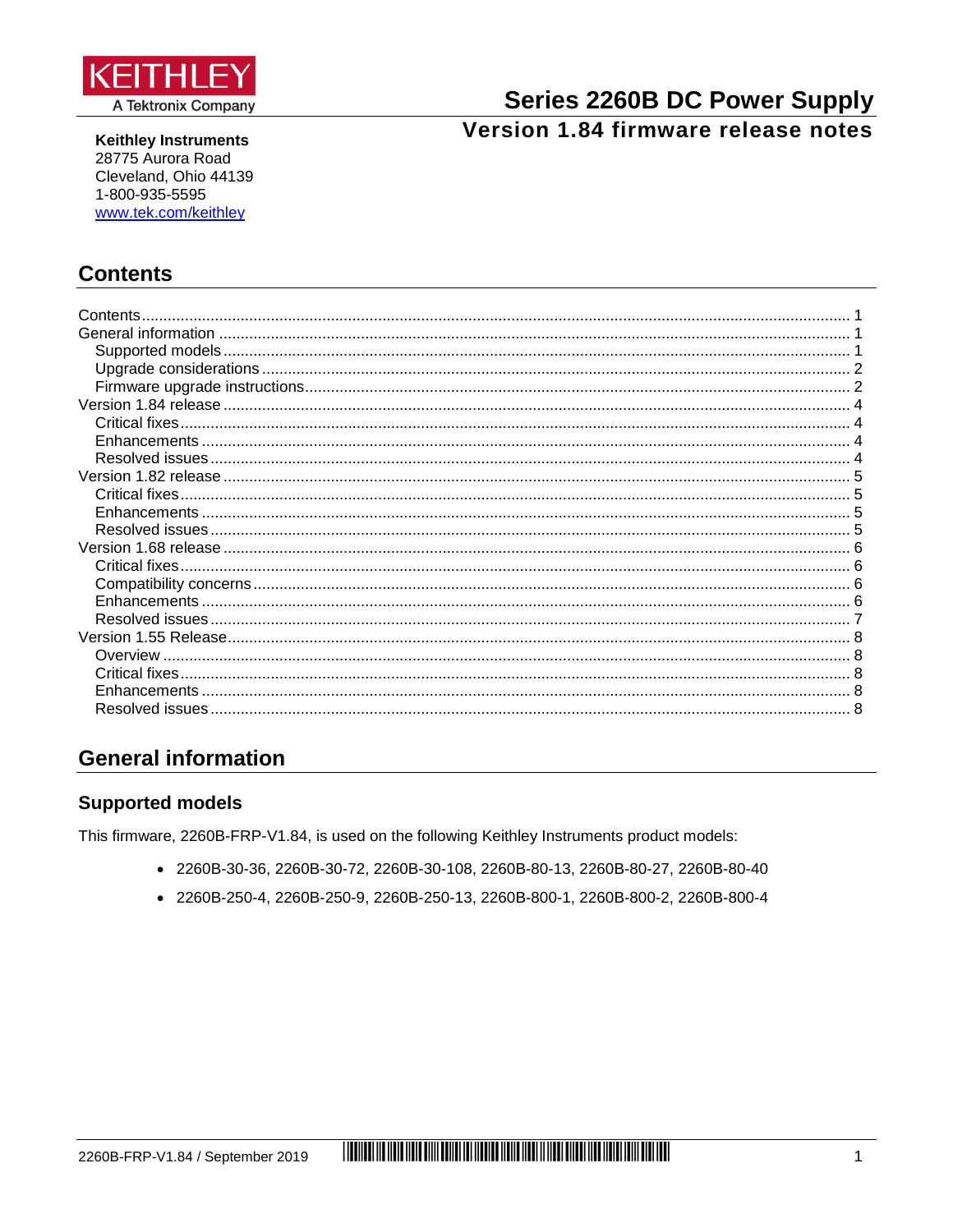### <span id="page-1-0"></span>**Upgrade considerations**

The following table outlines the considerations that should be made when deciding whether or not to upgrade your 2260B firmware to version 1.84.

| <b>Consideration for upgrade</b> | From any previous version                                                                                                                                                        |
|----------------------------------|----------------------------------------------------------------------------------------------------------------------------------------------------------------------------------|
| <b>Recalibration Required</b>    | N <sub>0</sub>                                                                                                                                                                   |
| Re-qualification Suggested       | <b>No</b>                                                                                                                                                                        |
| Should you upgrade?              | Review the list of changes made in this version and all versions in<br>between your current version and this version. Upgrade if any of the<br>fixes or enhancements are needed. |

### <span id="page-1-1"></span>**Firmware upgrade instructions**

#### **NOTES:**

- Do not disturb or shut off the power on the power supply during this update.
- Do not remove the USB flash drive until the upgrade process is complete.
- If F-10 is set to 1, the power supply's speaker will sound during the update. It is usually preferred to go to F-10 and change it to 0.
- Ensure the load is not connected.
- Ensure the output is off.
- The firmware should be upgraded twice; as the procedure below will walk through.

#### *To upgrade the firmware:*

- 1. Unzip the firmware image archive to the root directory of a USB flash drive. The archive is a  $\star$ . zip file; usually with the firmware version in the name.
- 2. Verify the folder structure:
	- A folder named keithley should now exist in the root directory of the USB and its contents should be as shown below:



• The gw\_psx file in the keithley directory should be **copied** up to the root directory as shown below: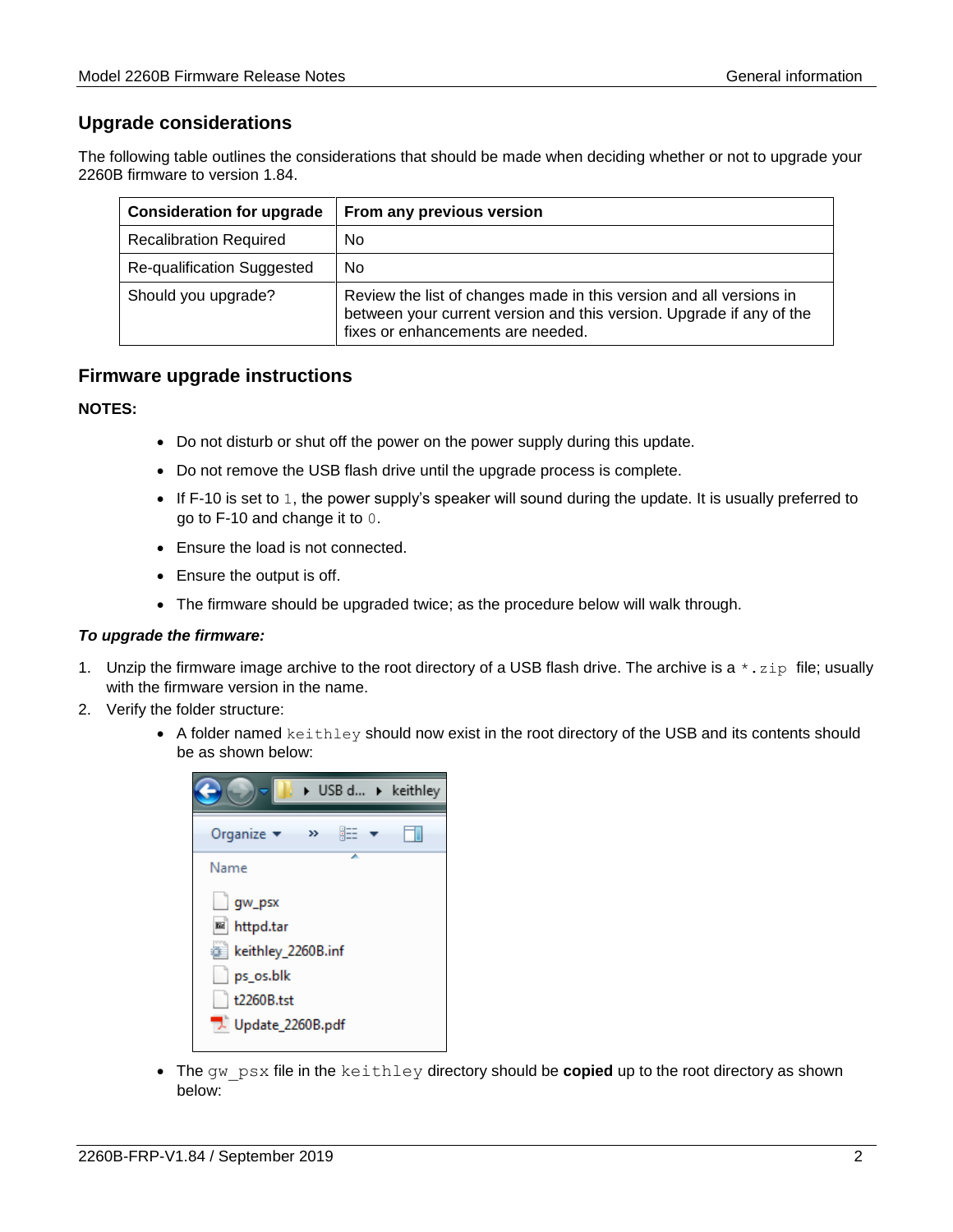

- 3. Disconnect any input and output terminals that are attached to the instrument.
- 4. Turn on instrument power.
- 5. Insert the flash drive into the USB port on the front panel of the instrument.
- 6. Press the **Function** key. The function key will light up. The display will show F-01 on the top and the configuration setting for  $F-01$  on the bottom.
- 7. Rotate the **Voltage** knob to change the F setting to F-00. The display will show F-00 on the top and 0000 as the password for F-00.
- 8. Rotate the **Current** knob to set the Password to 5004 for the F-00 setting. Press in the **Current** knob to set each digit after properly rotated.
- 9. Press the **Voltage** knob to enter the Special Mode. SF-1 will be displayed when successful. (Ignore the number on the bottom.)
- 10. Rotate the **Voltage** knob to change the SF setting until the display shows SF-2 on the top.
- 11. Use the **Current** knob to set the value for SF-2 to 1.
- 12. Press the **Voltage** knob to start upgrading. On progressing, COPY will show on the bottom display.

After the SF-2 value displays  $\circ k-5$  or  $\circ k-7$ , the system will reboot automatically.

13. Wait until the reboot is complete.

#### *Continue to upgrade the kernel (second upgrade):*

- 1. Press the **Function** key. The function key lights up. The display shows F-01 on the top and the configuration setting for  $F-01$  on the bottom.
- 2. Rotate the **Voltage** knob to change the F setting to F-00. The display will show F-00 on the top and 0000 as the password for F-00.
- 3. Rotate the **Current** knob to set the Password to 5004 for the F-00 setting. Press in the **Current** knob to set each digit after properly rotated.
- 4. Press the **Voltage** knob to enter the Special mode. SF-1 will be displayed when successful.
- 5. Rotate the **Voltage** knob to change the SF setting until the display shows SF-6 on the top.
- 6. Use the **Current** knob to set the value for SF-6 to 2.
- 7. Press the **Voltage** knob to copy the new kernel to the 2260B. On progressing, COPY will show on the bottom display.
- 8. After the update has finished, SF-6 "ok" will be displayed briefly before switching back to the regular SF-6 display.
- 9. Turn off power and then remove the USB Flash drive.

The upgrade process is complete.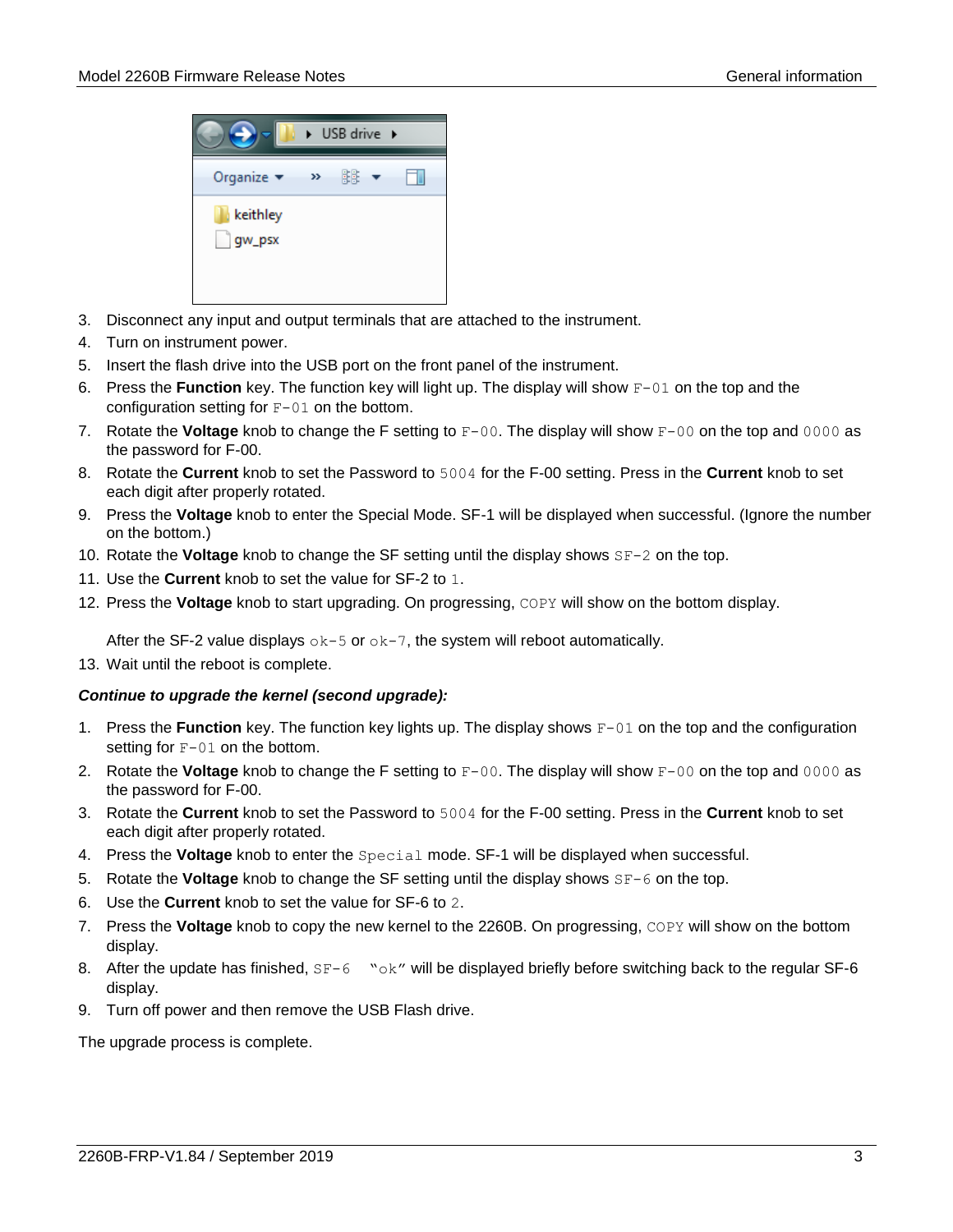# <span id="page-3-0"></span>**Version 1.84 release**

Version 1.84 is a maintenance release of the Series 2260B firmware. This release only adds new Flash firmware support.

### <span id="page-3-1"></span>**Critical fixes**

None

#### <span id="page-3-2"></span>**Enhancements**

None

#### <span id="page-3-3"></span>**Resolved issues**

None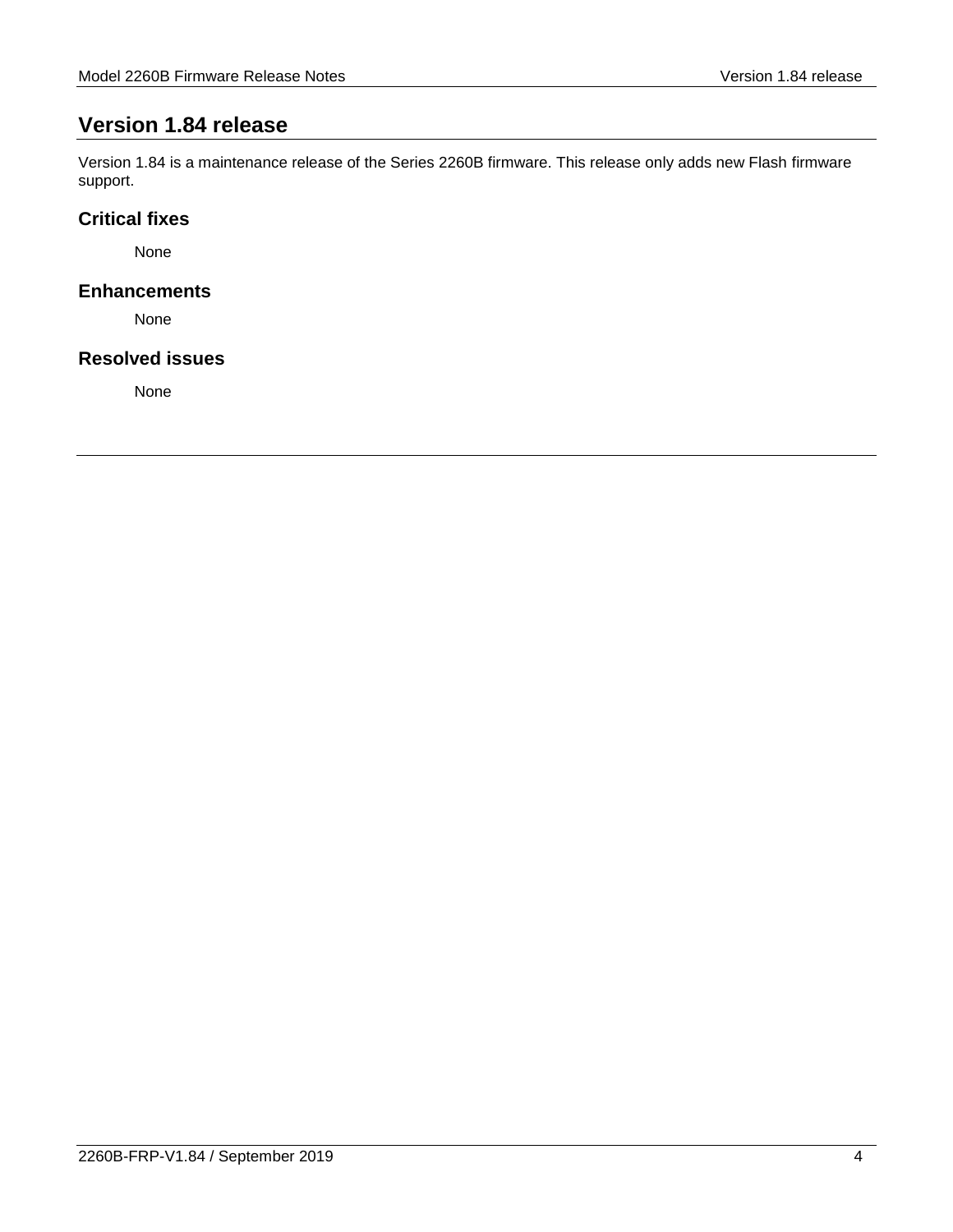# <span id="page-4-0"></span>**Version 1.82 release**

Version 1.82 is a maintenance and function enhancement release of the Series 2260B firmware. This release addresses one critical issue, Ethernet socket not resetting without power cycle.

#### <span id="page-4-1"></span>**Critical fixes**

| <b>Models</b><br>affected | 2260B-30-36, 2260B-30-72, 2260B-30-108, 2260B-80-13, 2260B-80-27, 2260B-80-40,<br>2260B-250-4, 2260B-250-9, 2260B-250-13, 2260B-800-1, 2260B-800-2, 2260B-800-4 |
|---------------------------|-----------------------------------------------------------------------------------------------------------------------------------------------------------------|
| <b>Symptom</b>            | Ethernet socket monitoring feature, which allows LAN recovery without having to re-cycle<br>power.                                                              |
| Workaround                | <b>None</b>                                                                                                                                                     |
| <b>Resolution</b>         | This issue has been corrected.                                                                                                                                  |

#### <span id="page-4-2"></span>**Enhancements**

None

### <span id="page-4-3"></span>**Resolved issues**

| <b>Models</b><br>affected | 2260B-30-36, 2260B-30-72, 2260B-30-108, 2260B-80-13, 2260B-80-27, 2260B-80-40,<br>2260B-250-4, 2260B-250-9, 2260B-250-13, 2260B-800-1, 2260B-800-2, 2260B-800-4 |
|---------------------------|-----------------------------------------------------------------------------------------------------------------------------------------------------------------|
| <b>Symptom</b>            | Wrong word in Web Page.                                                                                                                                         |
| Workaround                | None                                                                                                                                                            |
| <b>Resolution</b>         | This issue has been corrected.                                                                                                                                  |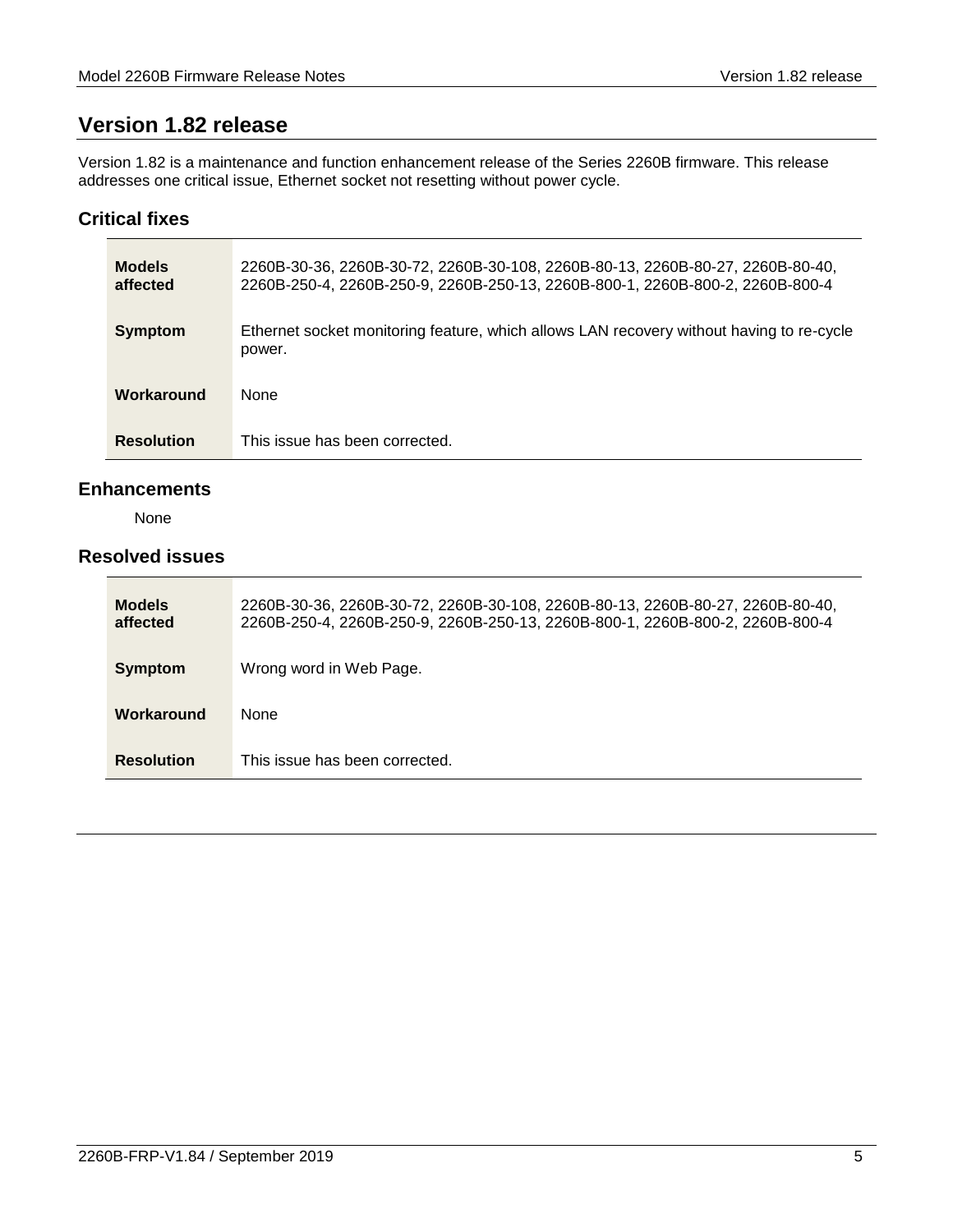# <span id="page-5-0"></span>**Version 1.68 release**

Version 1.68 is a maintenance and function enhancement release of the Series 2260B firmware.

This release addresses one critical issue, which was introduced in version 1.55, as well as correcting some noncritical issues and providing a few enhancements.

#### <span id="page-5-1"></span>**Critical fixes**

None

### <span id="page-5-2"></span>**Compatibility concerns**

| <b>Models</b><br>affected | .2260B-30-36, 2260B-30-72, 2260B-30-108, 2260B-80-13, 2260B-80-27, 2260B-80-40<br>2260B-250-4, 2260B-250-9, 2260B-250-13, 2260B-800-1, 2260B-800-2, 2260B-800-4 |
|---------------------------|-----------------------------------------------------------------------------------------------------------------------------------------------------------------|
| Changes                   | Compared with version 1.55, version 1.68 has these changes:                                                                                                     |
|                           | Increase the features - Menu [F-17], [F-19].<br>1.                                                                                                              |
|                           | a. Menu [F-17] – Measurement average setting                                                                                                                    |
|                           | b. Menu $[F-19]$ – Lock mode                                                                                                                                    |
|                           | 2. Increase the feature - Menu [F-22].                                                                                                                          |
|                           | a. Menu [F-22] – Rear panel USB mode, add "3" (Full Speed only)                                                                                                 |
|                           | 3. Increase eight new models: 2260B-30-108, 2260B-80-40, 2260B-250-4, 2260B-<br>250-9, 2260B-250-13, 2260B-800-1, 2260B-800-2, and 2260B-800-4.                 |
|                           | Add related SCPI command.<br>4.                                                                                                                                 |

#### <span id="page-5-3"></span>**Enhancements**

| <b>Models</b><br>affected | .2260B-30-36, 2260B-30-72, 2260B-30-108, 2260B-80-13, 2260B-80-27, 2260B-80-40<br>2260B-250-4, 2260B-250-9, 2260B-250-13, 2260B-800-1, 2260B-800-2, 2260B-800-4 |
|---------------------------|-----------------------------------------------------------------------------------------------------------------------------------------------------------------|
| <b>Enhancement</b>        | Add the measurement average setting. (Menu [F-17])                                                                                                              |
|                           | Add the command: SENSe:AVERage:COUNt {<0,1,2>   LOW   MIDDIe   HIGH}.                                                                                           |
|                           | Add the query command: SENSe: AVERage: COUNt?.                                                                                                                  |
| <b>Enhancement</b>        | Add the lock mode. (Menu [F-19])                                                                                                                                |
|                           | Add the command: SYSTem:KEYLock:MODE {0   1}.                                                                                                                   |
|                           | Add the query command: SYSTem:KEYLock:MODE?.                                                                                                                    |
| <b>Enhancement</b>        | Increase the mode 3 (Full Speed only) in rear panel USB mode. (Menu [F-22])                                                                                     |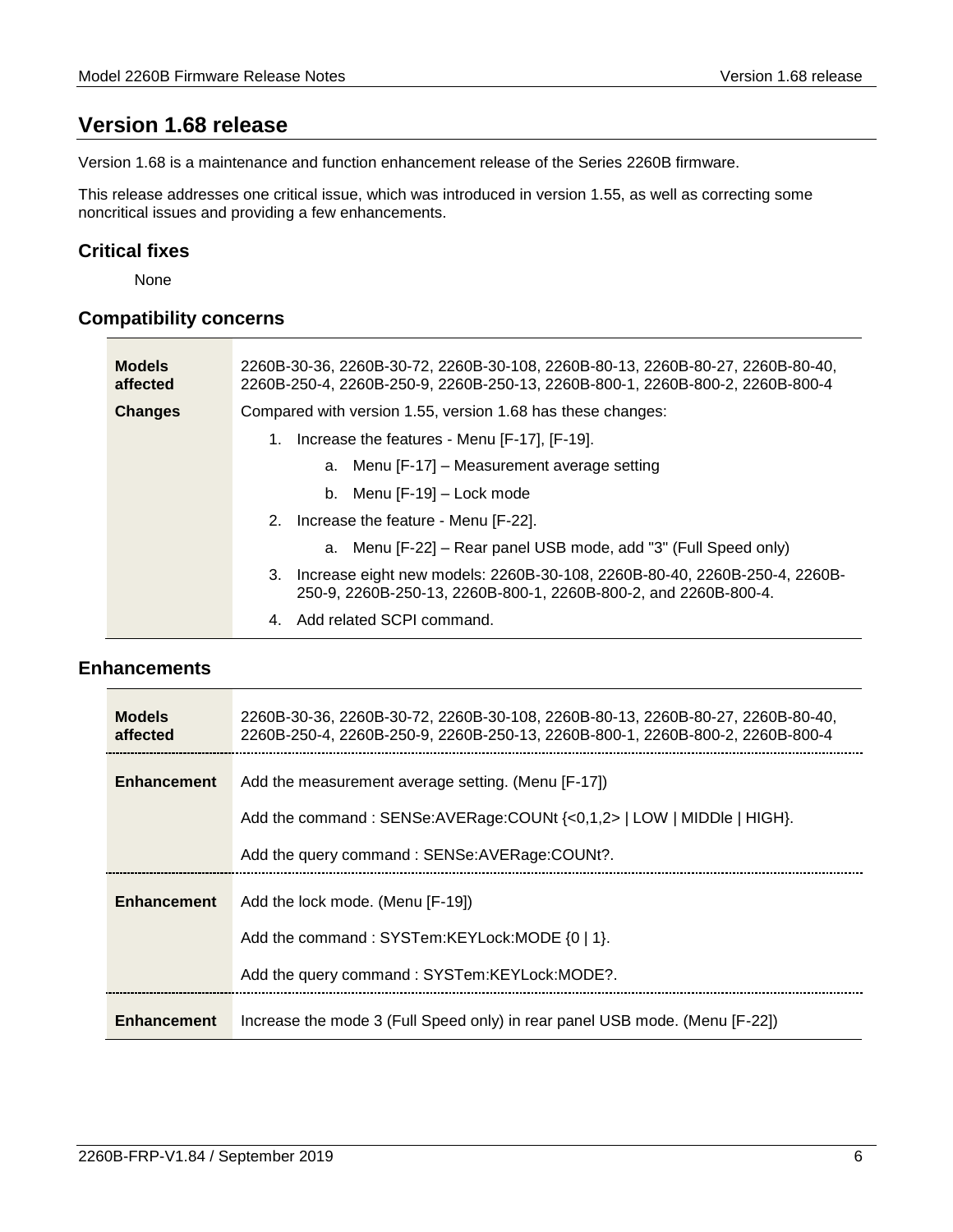### <span id="page-6-0"></span>**Resolved issues**

| <b>Models</b><br>affected | 2260B-30-36, 2260B-30-72, 2260B-30-108, 2260B-80-13, 2260B-80-27, 2260B-80-40,<br>2260B-250-4, 2260B-250-9, 2260B-250-13, 2260B-800-1, 2260B-800-2, 2260B-800-4 |
|---------------------------|-----------------------------------------------------------------------------------------------------------------------------------------------------------------|
| <b>Symptom</b>            | Modified the icon for Web Page and descriptions.                                                                                                                |
| Workaround                | None                                                                                                                                                            |
| <b>Resolution</b>         | This issue has been corrected.                                                                                                                                  |